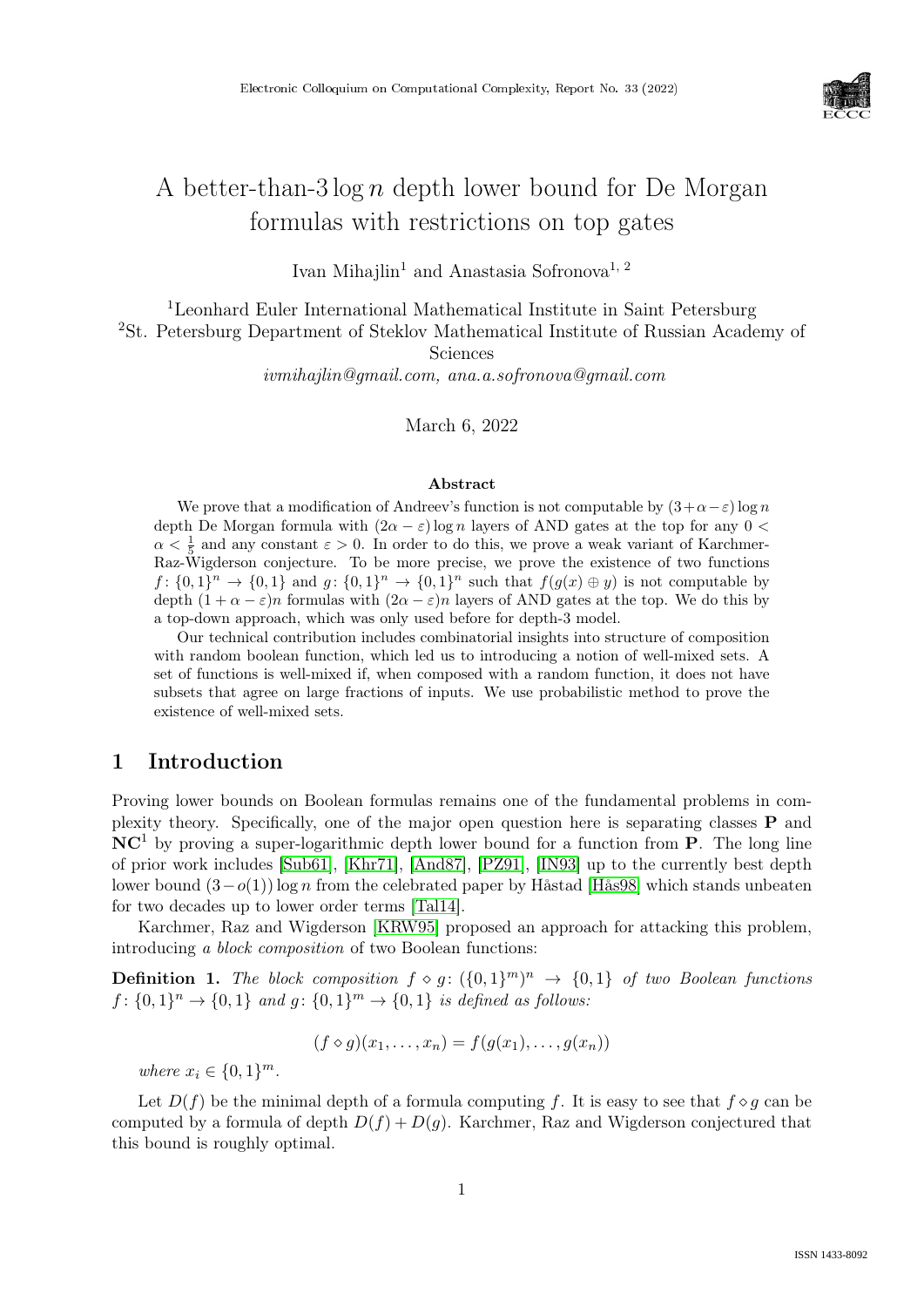**Conjecture 1** (KRW conjecture). For any non-constant functions  $f: \{0,1\}^n \rightarrow \{0,1\}$  and  $g: \{0,1\}^m \to \{0,1\}$ :

$$
D(f \diamond g) \approx D(f) + D(g)
$$

The symbol "approximately equal" could be interpreted in a number of ways, but pretty much all reasonable interpretations, should the conjecture be proven, imply  $P \nsubseteq NC^1$ . In fact, while in the original conjecture there is  $\forall$  quantifier for both f and g, the existence of such g for every f would be quite enough.

As an example, let us formulate a weaker version of conjecture, from which  $P \nsubseteq NC^1$  would still follow.

**Conjecture 2** (KRW conjecture, weaker version). There exists a constant  $\varepsilon$  such that for any n and m and any non-constant  $f: \{0,1\}^n \to \{0,1\}$  there exists  $g: \{0,1\}^m \to \{0,1\}$  such that

$$
D(f \diamond g) \ge D(f) + \varepsilon m
$$

KRW conjecture was extensively studied in a series of work [\[EIRS01\]](#page-13-0), [\[HW90\]](#page-13-1), [\[GMWW17\]](#page-13-2), [\[DM16\]](#page-13-3), [\[KM18\]](#page-14-0), [\[dRMN](#page-13-4)+20], mostly from communication complexity point of view. To present a thorough overview, we include the necessary definitions as well.

For a function  $f: \{0,1\}^n \to \{0,1\}$ , let KW<sub>f</sub> (Karchmer-Wigderson game for a function f) be a communication problem, where Alice gets  $x \in f^{-1}(0)$ , Bob gets  $y \in f^{-1}(1)$ , and they need to find i such that  $x_i \neq y_i$ . In [\[KW88\]](#page-14-1) it was observed that  $D(f) = CC(KW_f)$ , where  $CC(R)$ denotes the minimal depth of a communication protocol solving relation R.

KRW conjecture can be reformulated in those terms as  $CC(KW_{f \circ q}) \approx CC(KW_f)$  +  $CC(KW_q)$ .

Karchmer-Wigderson games have been successfully applied to a monotone setting, separating monotone  $NC^1$  and  $NC^2$  [\[KW88\]](#page-14-1). There have been attempts to tackle monotone KRW conjecture [\[dRMN](#page-13-4)+20], where the authors introduced also a semi-monotone setup. [\[EIRS01,](#page-13-0) [HW90\]](#page-13-1) proved a lower bound for a block-composition of two universal relations.

# Definition 2.  $U_n = \{(x, y, i) \mid x, y \in \{0, 1\}^n, x_i \neq y_i\} \cup \{(x, x, \perp) \mid x \in \{0, 1\}^n\}$

In a sense, universal relation generalizes  $KW_f$  for any f, since a protocol for  $U_n$  can be used to solve KW<sub>f</sub> as well. The difference is that in  $U_n$ , inputs for players do not come from two disjoint sets. The same way as universal relation generalizes KW games for functions, their composition generalizes KW games for composition of functions. There does not seem to be any formula lower bounds that follow from communication lower bounds involving universal relation, but it can be considered more of a stepping stone to hone our techniques before dealing with actual function.

Currently there exist lower bounds in the following setups:

- a lower bound on  $U_n \diamond U_n$  [\[EIRS01,](#page-13-0) [HW90\]](#page-13-1);
- a lower bound on  $KW_f \diamond U_n$  for any f [\[GMWW17,](#page-13-2) [KM18\]](#page-14-0);
- a lower bound on  $U_n \diamond KW_q$  and  $U_n \boxplus_2 KW_q$  for some g [\[MS21\]](#page-14-2).

Here the operation  $\mathbb{H}_m$  is defined in the following way:

**Definition 3** ([\[MS21\]](#page-14-2)).  $XOR$ -composition  $f \boxplus_m g$ :  $(\{0,1\}^n)^n \rightarrow \{0,1\}$  of functions  $f: \{0,1\}^n \rightarrow$  $\{0,1\}$  and  $g: \{0,1\}^n \rightarrow \{0,1\}^n$  is defined as follows: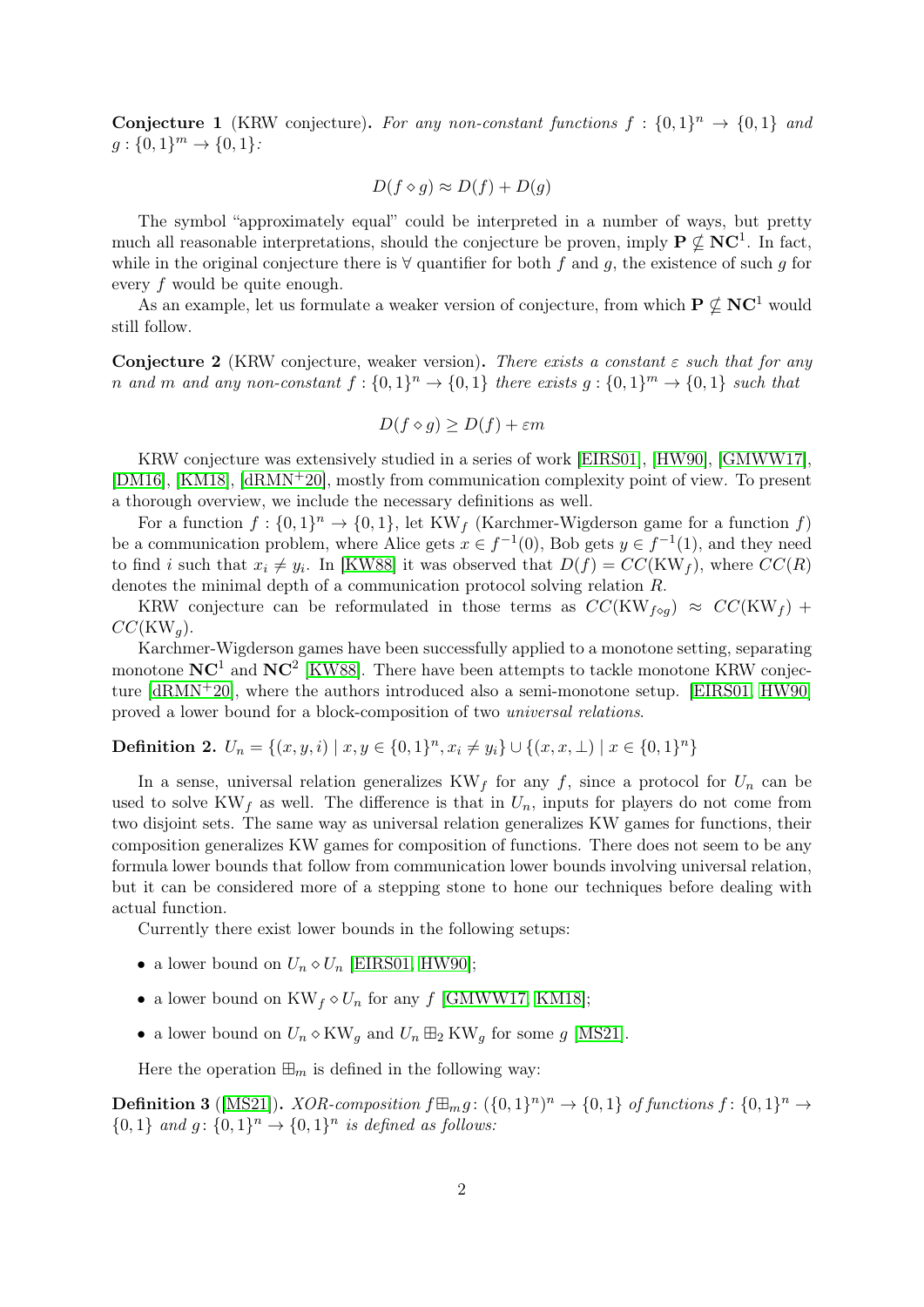$$
(f \boxplus_m g)(x_1, \ldots, x_m) = f(g(x_1) \oplus \ldots \oplus g(x_m))
$$

where  $x_i \in \{0,1\}^n$ .

.

In [\[MS21\]](#page-14-2) authors also define another version of XOR-composition, which we use throughout the paper:

**Definition 4** ([\[MS21\]](#page-14-2)). *XOR-composition*  $f \boxplus g$ :  $\{0,1\}^{2n} \rightarrow \{0,1\}$  of two function  $f: \{0,1\}^n \rightarrow \{0,1\}^n$  $\{0,1\}$  and  $g: \{0,1\}^n \rightarrow \{0,1\}^n$  is defined as follows:

$$
(f \boxplus g)(x, y) \coloneqq f(g(x) \oplus y)
$$

This differs from the definition of  $\boxplus_2$  in the sense that g is not applied to a second argument. In the same paper, the authors stated a variant of KRW conjecture using XOR-composition instead of block-composition. This variant of the conjecture also implies  $P \nsubseteq NC^1$ . Moreover, [\[MS21\]](#page-14-2) also introduced a variant of XOR-KRW regarding size of the formulas. If proved, this would imply a supercubic lower bound on a modified Andreev's function.

To outline a general idea of how different variants of KRW work, for  $P \not\subset NC^1$  we need to prove a variant of conjecture of the form " $\forall f \exists g$  such that the depth of a formula for  $f \circ g$  (for a reasonable definition of  $\circ$ ) noticeably increases in comparison to a depth of a formula for  $f$ ". For beating cubic size lower bound for Andreev's function, we only need to prove that " $\exists f, g$ " such that the formula size for  $f \circ g$  is big enough".

The next step following the lower bounds mentioned above would be getting rid of universal relation as both inner and outer parts of the composition, since for formula lower bounds of any form we need proper functions there. We are able to do that with restrictions on top gates of the formula:

<span id="page-2-0"></span>**Theorem 1** (Main theorem). With probability  $1 - o(1)$  for a random function  $f: \{0,1\}^n \rightarrow$  ${0,1}$ , there exists a function  $g: \{0,1\}^n \to \{0,1\}^n$ , such that  $f \boxplus g$  is not computable by an AND of  $2^{(2\alpha - \varepsilon)n}$  formulas of size at most  $2^{(1-\alpha-\varepsilon)n}$  for any  $0 < \alpha \leq \frac{1}{5} - 0.01$  and any constant  $0 < \varepsilon < \alpha$ .

AND in the statement could be replaced by OR, and 0.01 serves as an arbitrary small constant separating  $\alpha$  from  $\frac{1}{5}$ . We also obtain a new lower bound on modified Andreev's function, again with the restriction on top gates of the formula.

Our approach equips a technique from [\[EIRS01\]](#page-13-0) of tracking a suitable subadditive measure with new combinatorial insights.

The plan of the proof of Theorem [1](#page-2-0) could be briefly summarized as follows:

- we sample a set of functions such that any big enough subset of its compositions with  $f$ have very few zeroes in common;
- we track a certain subadditive measure while we walk down the trees of formulas for the compositions;
- we consider different subformulas obtained in this way, and argue that they cannot represent too many functions  $g$  at once, or the measure would be too small;
- then a counting argument gives a lower bound on maximal size of such subformulas.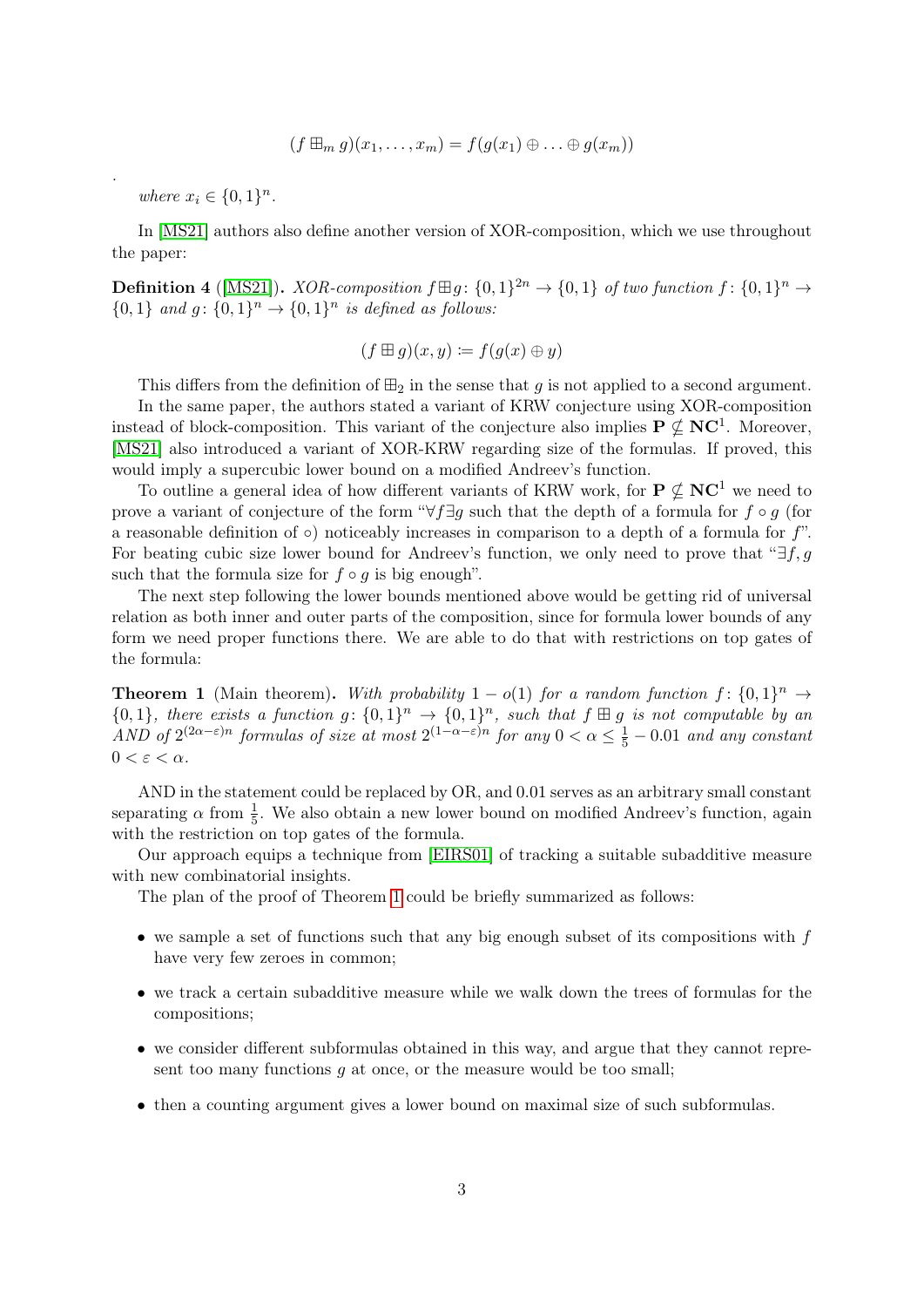The paper is organized in the following way. First we give the necessary definitions and some warm-up lemmas. Then we prove Theorem [1](#page-2-0) and derive a lower bound on modified Andreev's function from it, assuming the existence of a set of functions with required combinatorial properties. Then we prove the existence of such set in Section [4.](#page-8-0)

While in our proof we rely on the fact that the top gate of a formula has a big fan-in (which, in a setting with fan-in 2, corresponds to having a top subtree of gates of the same type and big enough depth), this restriction seems somehow artificial. We believe that there is a possibility that this method could be adapted for the general case.

# 2 Preliminaries

#### 2.1 Notation

Let us recall the definition of the XOR-composition.

**Definition 4** ([\[MS21\]](#page-14-2)). *XOR-composition*  $f \boxplus g$ :  $\{0,1\}^{2n} \rightarrow \{0,1\}$  of two function  $f: \{0,1\}^n \rightarrow \{0,1\}^n$  $\{0,1\}$  and  $g: \{0,1\}^n \rightarrow \{0,1\}^n$  is defined as follows:

$$
(f \boxplus g)(x, y) \coloneqq f(g(x) \oplus y)
$$

Let us list some notation in regard to formula complexity.

**Definition 5.** Let  $L(f)$  be the minimum number of leaves in a formula F over basis  $\{\wedge, \vee, \neg\}$ such that it computes f.

Let  $h(x, y)$  be a function of two variables. We denote as  $h^x$  a function:  $h^x(y) \coloneqq h(x, y)$ .

We also introduce the following shortcut notation for dealing with matrices.

Let  $M = X \times Y$  be a matrix. We denote a submatrix  $A \times Y$  for  $A \subseteq X$  as  $M^A$ . An element of a matrix, located in row indexed by x,  $x \in X$  and column indexed by y,  $y \in Y$ , is denoted as  $M[x, y]$ . Analogously, we denote a row indexed by x as  $M[x]$ .

For the rest of the paper, we consider only boolean matrices whose rows and columns are indexed by  $X := \{0, 1\}^n$  and  $Y := \{0, 1\}^n$ .

**Definition 6.** For a function  $h: \{0,1\}^n \times \{0,1\}^n \rightarrow \{0,1\}$ , we define a matrix  $M_h$ .

$$
M_h[x, y] \coloneqq h(x, y)
$$

**Definition 7.** For a pair of functions  $f: \{0,1\}^n \to \{0,1\}$  and  $g: \{0,1\}^n \to \{0,1\}^n$  we define a matrix  $M_{f,q}$ :

$$
M_{f,g}[x,y] \coloneqq f(g(x) \oplus y)
$$

**Definition 8.** For a function  $f: \{0,1\}^n \to \{0,1\}$  and a set of functions Z from  $\{0,1\}^n \to \{0,1\}^n$ we define a matrix  $M_{f,Z}$ :

$$
M_{f,Z}[x,y] \coloneqq \bigvee_{g \in Z} f(g(x) \oplus y)
$$

For the rest of the paper,  $N \coloneqq 2^n$ .

As we use  $f$  and  $g$  solely to denote first and second arguments of XOR-composition, we always imply the following domains and ranges for them:  $f: \{0,1\}^n \to \{0,1\}, g: \{0,1\}^n \to \{0,1\}^n$ . Analogously, x and y are implied to be vectors from  $\{0,1\}^n$ .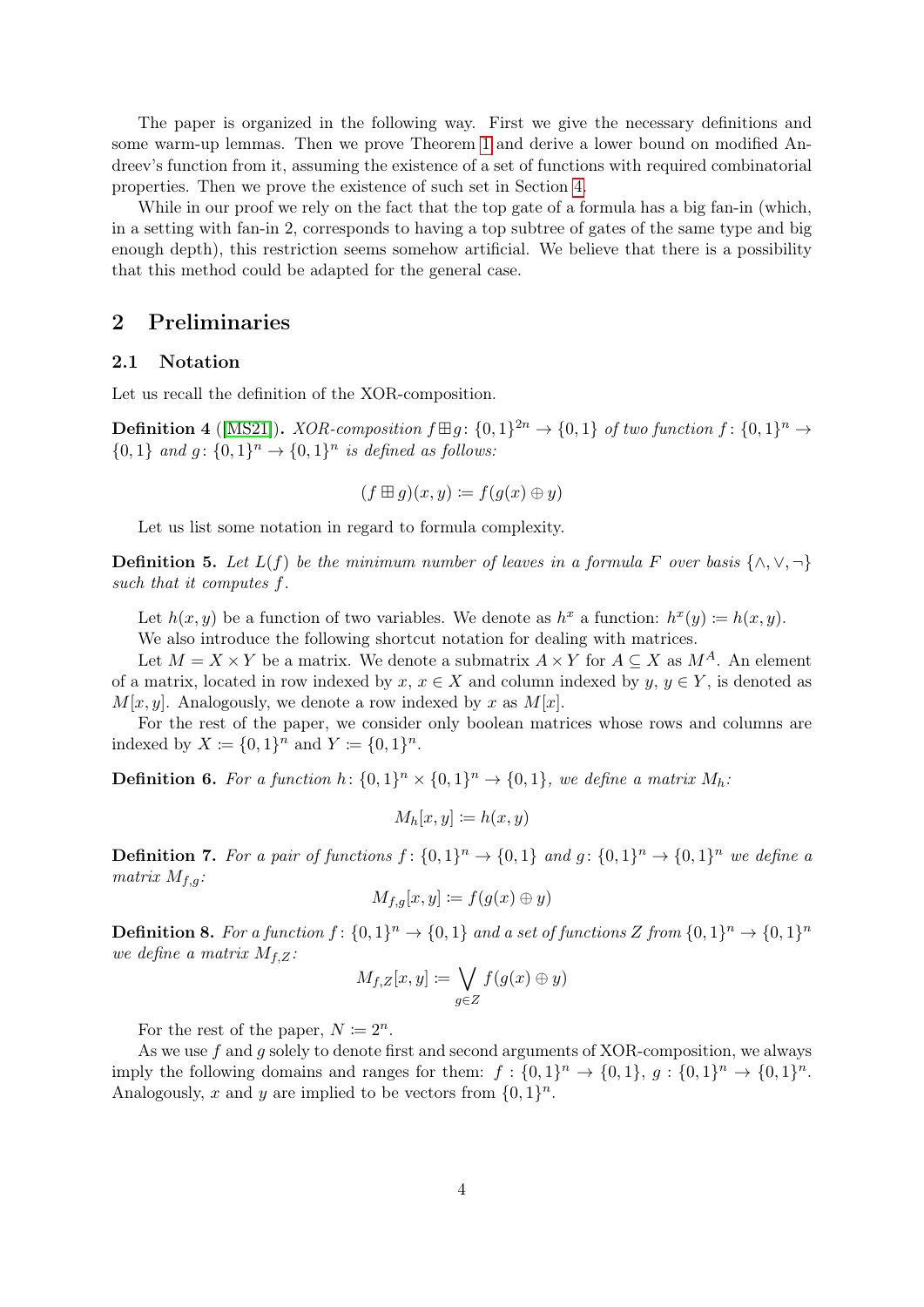#### 2.2 Warm-up lemmas

**Lemma 1.** For a random f and arbitrarily fixed g and x we have:  $L((f \boxplus g)^x) \ge N^{1-o(1)}$  with probability  $1 - o(1)$ .

*Proof.* As we fix g and x,  $f(g(x) \oplus y)$  depends only on y, so let  $h(y) \coloneqq f(g(x) \oplus y)$ .

Any formula for  $h$  can be transformed into a formula for  $f$  by adding negations to the variables  $y_i$  for all i where  $q(x)_i = 1$ . But, as a random function, f does not have a formula of size less than  $N^{1-o(1)}$  with high probability [\[RS42\]](#page-14-3).  $\Box$ 

The next lemma gives us connection between formula complexity of a function  $f$  and the size of  $f^{-1}(0)$ :

<span id="page-4-1"></span>**Lemma 2.** For  $f: \{0,1\}^n \to \{0,1\}$ , it holds that  $L(f) \leq |f^{-1}(0)| \cdot n$ .

*Proof.* Let us compose a CNF formula for f. For any  $x \in f^{-1}(0)$ , we write a clause of n variables which becomes violated iff we substitute  $x$  to those variables. It is easy to check that a CNF formula composed exactly of  $|f^{-1}(0)|$  such clauses represents function f. This formula has  $|f^{-1}(0)| \cdot n$  leaves, which proves the inequality.  $\Box$ 

**Lemma 3.** Let  $h(x, y)$  be a function of two variables. Then  $L(h) \ge L(h^x)$  for any x.

*Proof.* Taking a formula, computing h, we get a formula, computing  $h^x$ , by hardwiring the value of x into it.  $\Box$ 

# 3 Proof of the main theorem

In this section, we prove Theorem [1](#page-2-0) and, as a corollary, a lower bound on modified Andreev's function.

#### 3.1 Modified Andreev's function

**Definition 9.** Modified Andreev's function Andr' takes  $(3 \log n + 1)n$  bits and outputs 1. We will treat it's inputs as:

- first  $2n \log n$  bits are  $2 \log n$  strings of size n;
- next n log n bits represent a description of a function from  $\{0,1\}^{\log n}$  to  $\{0,1\}^{\log n}$ ;
- last n bits represent a description of a function from  $\{0,1\}^{\log n}$  to  $\{0,1\}$ .

$$
Andr'(x_1,\ldots,x_{2\log n},g,f)=(f\boxplus g)\left(\bigoplus x_1,\ldots,\bigoplus x_{2\log n}\right)
$$

where  $\bigoplus z$  is parity of the vector z.

<span id="page-4-0"></span>**Theorem 2.** Modified Andreev's function is not computable by an AND of  $n^{2\alpha-\epsilon}$  formulas of size at most  $n^{3-\alpha-\varepsilon}$  for any  $0 < \alpha \leq \frac{1}{5} - 0.01$  and any  $0 < \varepsilon < \alpha$ .

Again, AND in the statement could be replaced by OR.

As size of the formula is at most exponential in its depth, it immediately follows that:

**Theorem 3.** Modified Andreev's function is not computable by an a  $(3 + \alpha - 2\varepsilon)$  log n-depth formula with  $(2\alpha - \varepsilon)$  log n layers of AND gates at the top for any  $0 < \alpha \leq \frac{1}{5} - 0.01$  and any constant  $0 < \varepsilon < \alpha$ .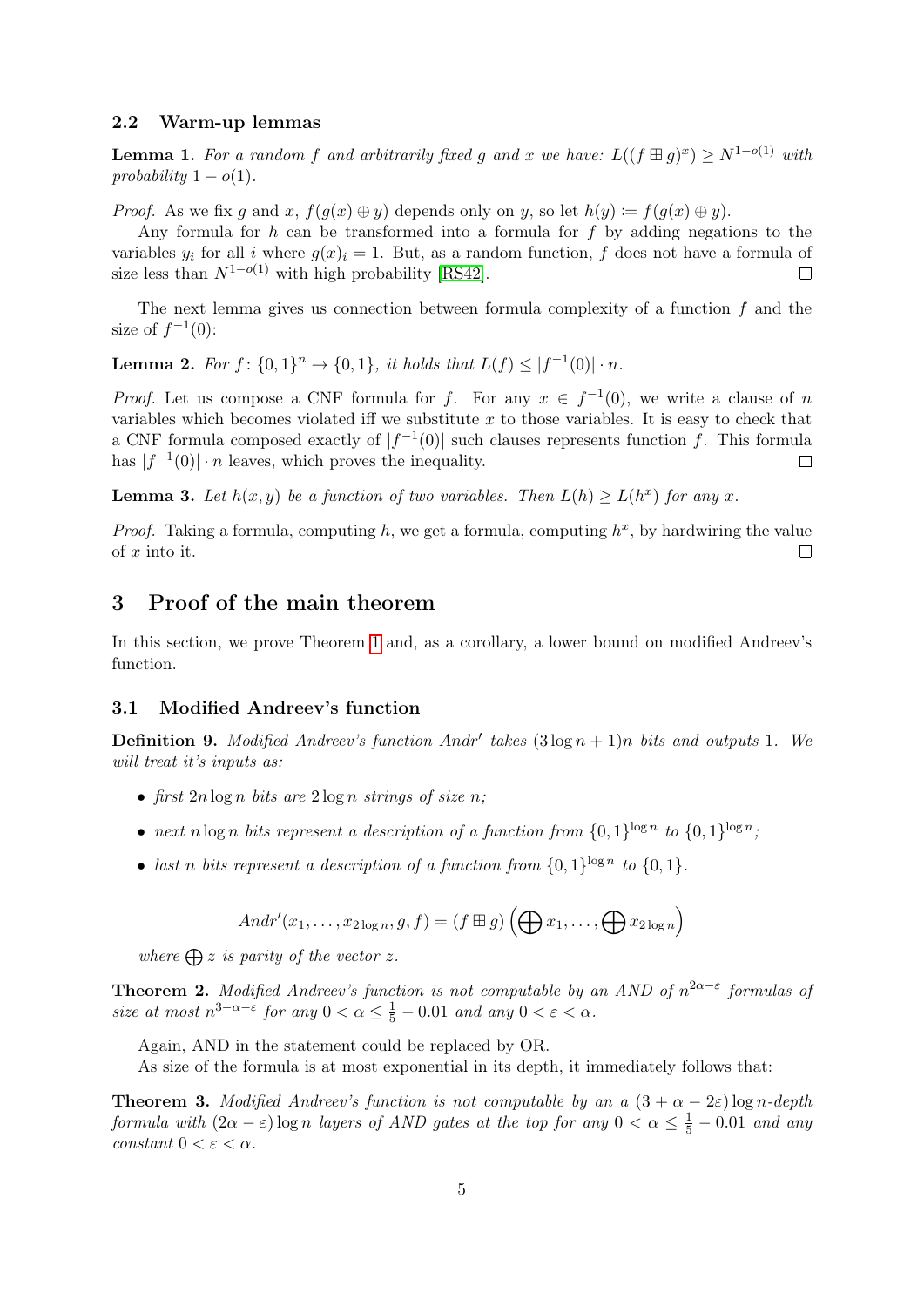Note that lower bounds for different values of  $\alpha$  are incomparable, since for increasing depth we have to pay with increasing number of same-type layers.

This beats current lower bounds on the formula depth of an explicit function, but it is conditioned on the form of the formula. To the best of our knowledge this is the first lower bound with restriction on the top of the formula.

Let us first show how a lower bound for a modified Andreev's function follows from Theorem [1.](#page-2-0) We will follow the classical proof of hardness for Andreev's function. We will take a look at how modified version behaves under random restriction  $R_p$ , where  $p := \frac{2 \ln \log n}{n}$  $\frac{\log n}{n}$  and show that it both shrinks well and remains hard with high probability. The only technical difficulty we need to overcome is that we need shrinkage to occur for many subformulas simultaneously. To do this we use concentration inequality on shrinkage proved in [\[IMZ12\]](#page-14-4).

Let  $R_p$  be a distribution on partial assignments, such that for any variable x we independently assign:

- $x \coloneqq *$  with probability p;
- $x \coloneqq 1$  with probability  $(1-p)/2$ ;
- $x \coloneqq 0$  with probability  $(1-p)/2$ ;

<span id="page-5-0"></span>**Lemma 4** ([\[IMZ12\]](#page-14-4)). For any  $p \geq \frac{1}{\sqrt{15}}$  $\frac{1}{(L(f))}$ :

$$
\Pr\left[L(f \mid R_p)\right] \ge p^2 L(f)^{1+o(1)}\right] \le \frac{1}{L(f)^{11}}
$$

As in [\[IMZ12\]](#page-14-4) this lemma is proved somewhat implicitly, we refer the reader to the Appendix [A.1](#page-14-5) for a more detailed explanation for which families of random restrictions their result works. Proof of Theorem [2](#page-4-0) from Theorem [1](#page-2-0).

We can take any pair of functions  $f, g$  and hardwire it into  $Andr'$ . We pick those for which  $f \boxplus g$  is not computable by AND of  $n^{2\alpha-\delta}$  formulas of size at most  $n^{1-\alpha-\delta}$ . Such functions exist due to Theorem [1.](#page-2-0)

Let us take a look at how Andr' with hardwired f and q behaves under random restriction  $R_p$ , where  $p \coloneqq \frac{2 \ln \log n}{n}$  $\frac{\log n}{n}$ :

Pr [all variables in a block are fixed by a  $R_p$ ] =  $(1-p)^n$  =

$$
= \left(1 - \frac{2\ln\log n}{n}\right)^n \le e^{-2\ln\log n} = (\log n)^{-2}
$$

As there are  $2 \log n$  input blocks, with probability  $1 - o(1)$  we have at least one variable in each block that is not fixed. We pick exactly one such variable per block and fix other variables to arbitrary values. Now as there is exactly one variable in each block which is not fixed we end up with a function that is equal to  $f \boxplus g$  up to possible negation of some variables. This means that with high probability  $Andr'$  is not computable by AND of  $n^{2\alpha-\delta}$  formulas of size at most  $n^{1-\alpha-\delta}$  under random restriction  $R_p$ .

Now suppose that modified Andreev's function equals to  $\bigwedge_{i=1}^{n^{2\alpha-\varepsilon}} a_i$ , where each  $a_i$  is computable by  $n^{3-\alpha-\varepsilon}$  size formula for some  $\varepsilon > \delta > 0$ .

We prove that under restriction  $R_p$ , all  $a_i$  shrink to a size less than  $n^{1-\alpha-\delta}$ . For any i we have 3 different cases depending on  $L(a_i)$ :

•  $L(a_i) < n^{1-\alpha-\epsilon}$ . In this case we are already done, as the formula size cannot increase under random restriction.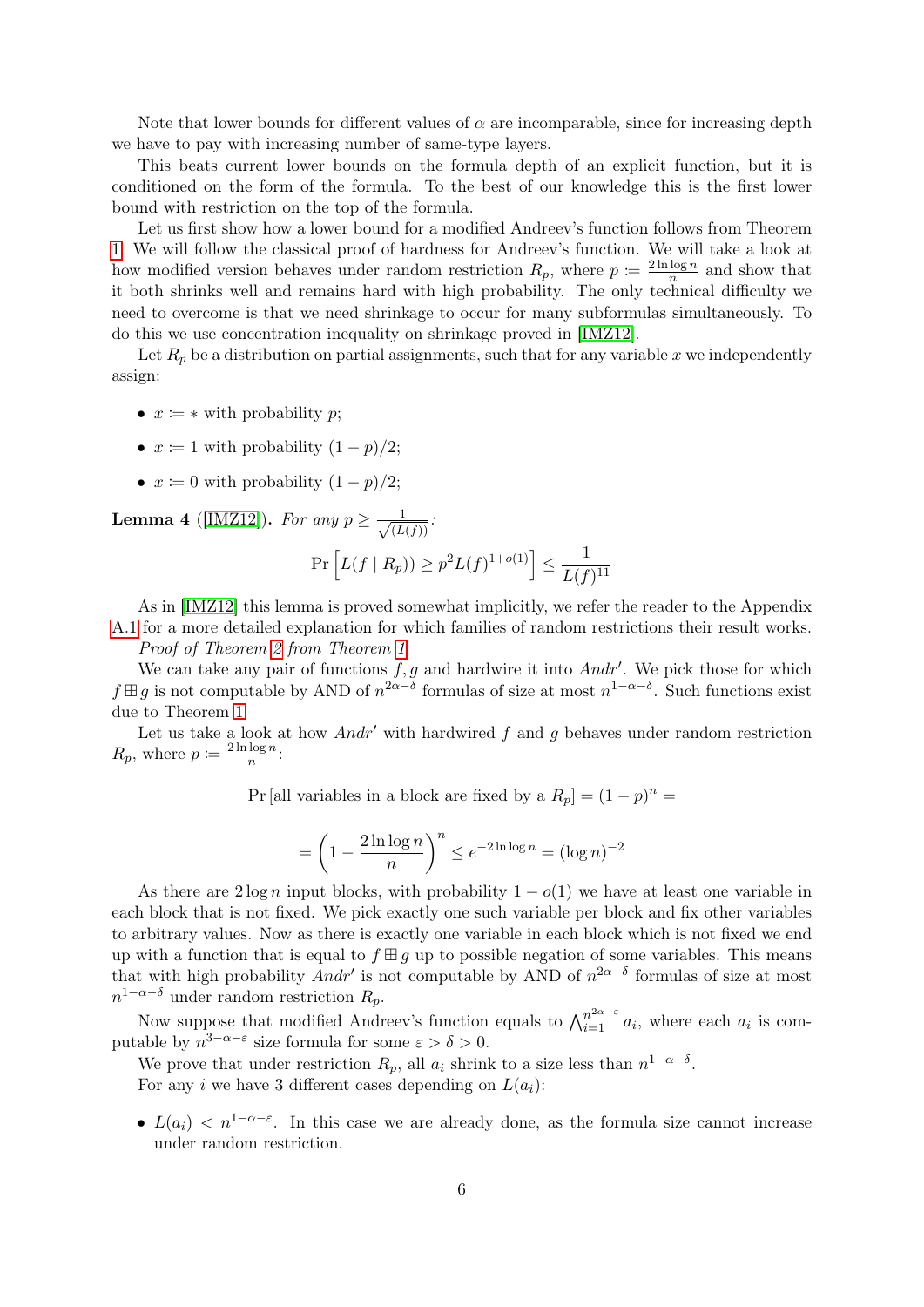- $p \geq \frac{1}{\sqrt{r}}$  $\frac{1}{L(a_i)}$ ,  $L(a_i) \geq n^{1-\alpha-\varepsilon}$ . In this case, we apply Lemma [4.](#page-5-0) Since  $L(a_i) \leq n^{3-\alpha-\varepsilon}$ ,  $Pr [L(a_i | R_p) \ge n^{1-\alpha-\varepsilon+o(1)}] \le L(a_i)^{-11} \le \frac{1}{n^5}$
- $\bullet$   $p$   $\lt$   $\frac{1}{\sqrt{15}}$  $\frac{1}{L(a_i)}$ ,  $L(a_i) \geq n^{1-\alpha-\varepsilon}$ . In this case, we invoke monotonicity of  $Pr[L(a_i \mid \overline{L(a_i)})]$  $(R_p) \geq k$  on p with fixed k. Let  $q := \frac{1}{\sqrt{L}}$  $\frac{1}{L(a_i)}$ , then Pr  $[L(a_i | R_p) \geq q^{2+o(1)} L(a_i)] \leq$  $Pr [L(a_i | R_q) \ge L(a_i)^{o(1)}] \le L(a_i)^{-11} \le \frac{1}{n^5}.$

Hence, with probability  $1 - o(1)$  there is no i such that  $L(a_i | R_p) \geq n^{1-\alpha-\delta} \geq n^{1-\alpha-\epsilon+o(1)}$ for  $\delta < \varepsilon$ . Then with probability very close to 1 function Andr' under random restriction  $R_p$  is computable by AND of  $n^{2\alpha-\delta}$  formulas of size at most  $n^{1-\alpha-\delta}$ , which is a contradiction.

#### 3.2 Proof of Theorem [1](#page-2-0)

Now we prove Theorem [1.](#page-2-0)

**Theorem 1** (Main theorem). With probability  $1 - o(1)$  for a random function  $f: \{0,1\}^n \rightarrow$  ${0,1}$ , there exists a function  $g: \{0,1\}^n \to \{0,1\}^n$ , such that  $f \boxplus g$  is not computable by an AND of  $2^{(2\alpha - \varepsilon)n}$  formulas of size at most  $2^{(1-\alpha-\varepsilon)n}$  for any  $0 < \alpha \leq \frac{1}{5} - 0.01$  and any constant  $0 < \varepsilon < \alpha$ .

To achieve that, we need to define a notion of well-mixed set of functions.

**Definition 10** (Well-mixed set of functions). A set of functions G from  $\{0,1\}^n \to \{0,1\}^n$  is  $(Q, D, P)$ -well-mixed for f if  $\forall Z \subset G, |Z| = Q$ , there exist a set  $K \subset \{0,1\}^n$ ,  $|K| \leq P$ , such that  $M_{f,Z}^{X\setminus K}$  has no more than D zeroes in total.

We call the set K unlucky rows, and we call the set  $X \setminus K$  lucky rows.

Informally, we say that a set is well-mixed if all of its subsets behave close to how a random subset of functions would behave.

The key assumption for proving Theorem [1](#page-2-0) is that there exists large enough well-mixed set of functions G with suitable parameters. We leave proving its existence until next section, and for now let us prove Theorem [1](#page-2-0) under this assumption.

Let us recall that  $N$  stands for  $2^n$ , as this notation is used heavily below.

*Proof.* Let us randomly pick a function f. Then we take a set of functions G such that  $|G|$  =  $N^{\frac{1}{4}N^{1-\alpha}}$  and G is  $(N^{\alpha}, 2N^{2-2\alpha}, 2N^{1-\alpha})$ -well-mixed. We aim to show that  $f \boxplus g$  is hard for some  $g \in G$ .

We assume the contrary. Suppose for all  $q \in G$  the XOR-composition  $f \boxplus q$  can be represented as AND of small enough formulas. Formally, for any  $q \in G$ :

$$
f \boxplus g = \bigwedge_{i=1}^{N^{2\alpha - \varepsilon}} h_{g,i}
$$

where all  $h_{g,i}$  are computable by formulas of size  $N^{1-\alpha-\varepsilon}$ . For any g we fix the smallest formula for  $f \boxplus g$  of such form, and we denote it  $F_q$ .

We define a measure  $C(h)$  of any function h of two arguments:

$$
C(h) = \sum_{x \in X} L(h^x)
$$

Let us note that  $C(f \boxplus g) \geq N \cdot L(f) \geq N^{2-o(1)}$ .

We prove that this measure is subadditive in the following sense: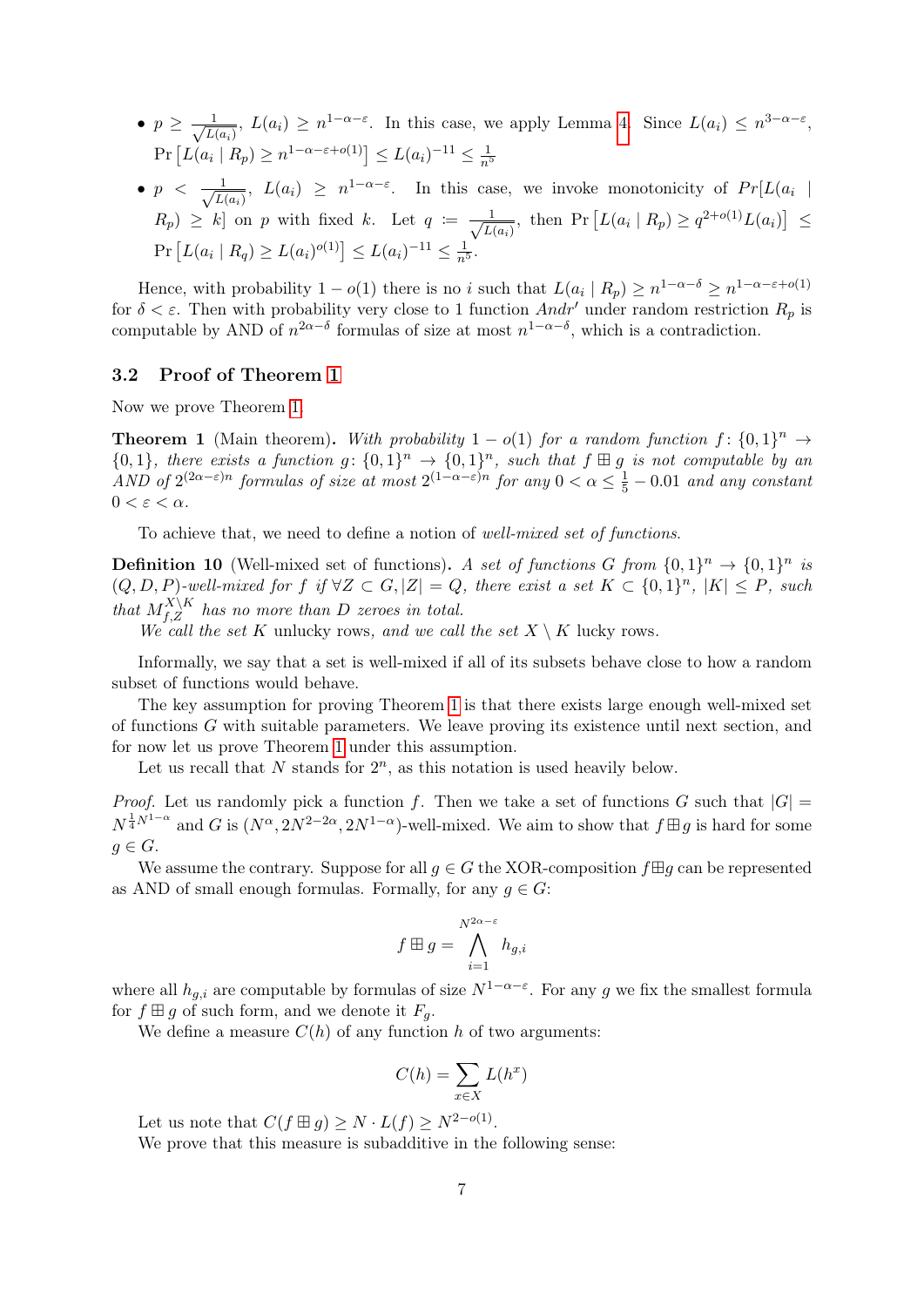**Lemma 5.** Let  $h(x, y) = \circ(g_1, g_2, \ldots, g_k)(x, y)$ , where  $\circ$  is either  $\wedge$  or  $\vee$ . Then  $C(h) \leq C(g_1) +$  $\ldots + C(g_k).$ 

*Proof.* If we prove that the inequality holds for any specific x, namely,  $L(h^x) \le L(g_1^x) + \ldots$  $L(g_k^x)$ , the lemma immediately follows.

Since  $h(x, y) = o(g_1, g_2, \ldots, g_k)(x, y)$ , we can construct a formula computing  $h^x$ , applying operation  $\circ$  to formulas computing each  $g_i^x$ . The inequality follows.  $\Box$ 

It means that for any  $g \in G$  and  $F_g = \bigwedge_{i=1}^{N^{2\alpha-\varepsilon}} h_{g,i}$  we can fix  $1 \leq i_g \leq N^{2\alpha-\varepsilon}$  such that for  $h_{g,i_g}$  the measure is big enough, namely:

$$
C(h_{g,i_g}) \ge N^{2-2\alpha + \varepsilon - o(1)}
$$

We are going to use two different upper bounds on  $L(h_{g,i_g}^x)$  for any x.

If for some  $h_{g,i_g}$  it is true that  $L(h_{g,i_g}) \geq N^{1-\alpha}$ , then we are done, as the corresponding subformula should be big enough. Otherwise, for any  $x \in X$ :

$$
L(h_{g,i_g}^x) \le L(h_{g,i_g}) \le N^{1-\alpha}
$$

On the other hand,

$$
L(h_{g,i_g}^x) \le |(h_{g,i_g}^x)^{-1}(0)| \cdot n
$$

by Lemma [2.](#page-4-1)

.

Now let  $Z_h$  be a subset of G such that  $\forall g \in Z_h : h_{g,i_g} = h$  for some fixed h.

Suppose  $|Z_h| \geq N^{\alpha}$ . We are going to come to a contradiction with this assumption. First, without losing generality, assume  $|Z_h| = N^{\alpha}$ , as we can take a subset of  $Z_h$  of exactly this size. Since G is  $(N^{\alpha}, 2N^{2-2\alpha}, 2N^{1-\alpha})$ -well-mixed, we can consider a matrix  $M_{f,Z_h}$  and distinguish set of unlucky rows K and set of lucky rows  $X \setminus K$  in it.

From the properties of well-mixed set, we know that:

- $|K| \leq 2N^{1-\alpha}$ ;
- there is an upper bound on number of zeroes in  $M_{f, z}^{X \setminus K}$  $f_{t,Z_h}^{A \setminus A}$ , which are exactly common zeroes of all  $g \in Z_h$  on  $X \setminus K$ :

$$
\sum_{x \notin K} \left| \bigcap_{g \in Z_h} (g^x)^{-1}(0) \right| \le 2N^{2-2\alpha}
$$

Let us also note that  $M_h \geq M_{f,Z_h}$ , since  $(f \boxplus g)(x,y) = 1$  for any  $g \in Z_h$  implies  $h(x,y) = 1$ .

$$
C(h) = \sum_{x} L(h_x) = \sum_{x \in K} L(h_x) + \sum_{x \notin K} L(h_x) \le
$$
  
\n
$$
\leq \sum_{x \in K} L(h_x) + \sum_{x \notin K} |(h^x)^{-1}(0)| \cdot n \le
$$
  
\n
$$
\leq 2N^{1-\alpha} \cdot N^{1-\alpha} + \sum_{x \notin K} |\bigcap_{g \in Z_h} (g^x)^{-1}(0)| \cdot n \le
$$
  
\n
$$
\leq 2N^{2-2\alpha} + 2N^{2-2\alpha} \cdot n = N^{2-2\alpha + o(1)}
$$

since we have no more than  $2N^{2-2\alpha}$  zeroes in all lucky rows in  $M_{f,Z_h}$ , therefore, the number of zeroes in rows  $x \notin K$  in  $M_h$  does not exceed this as well.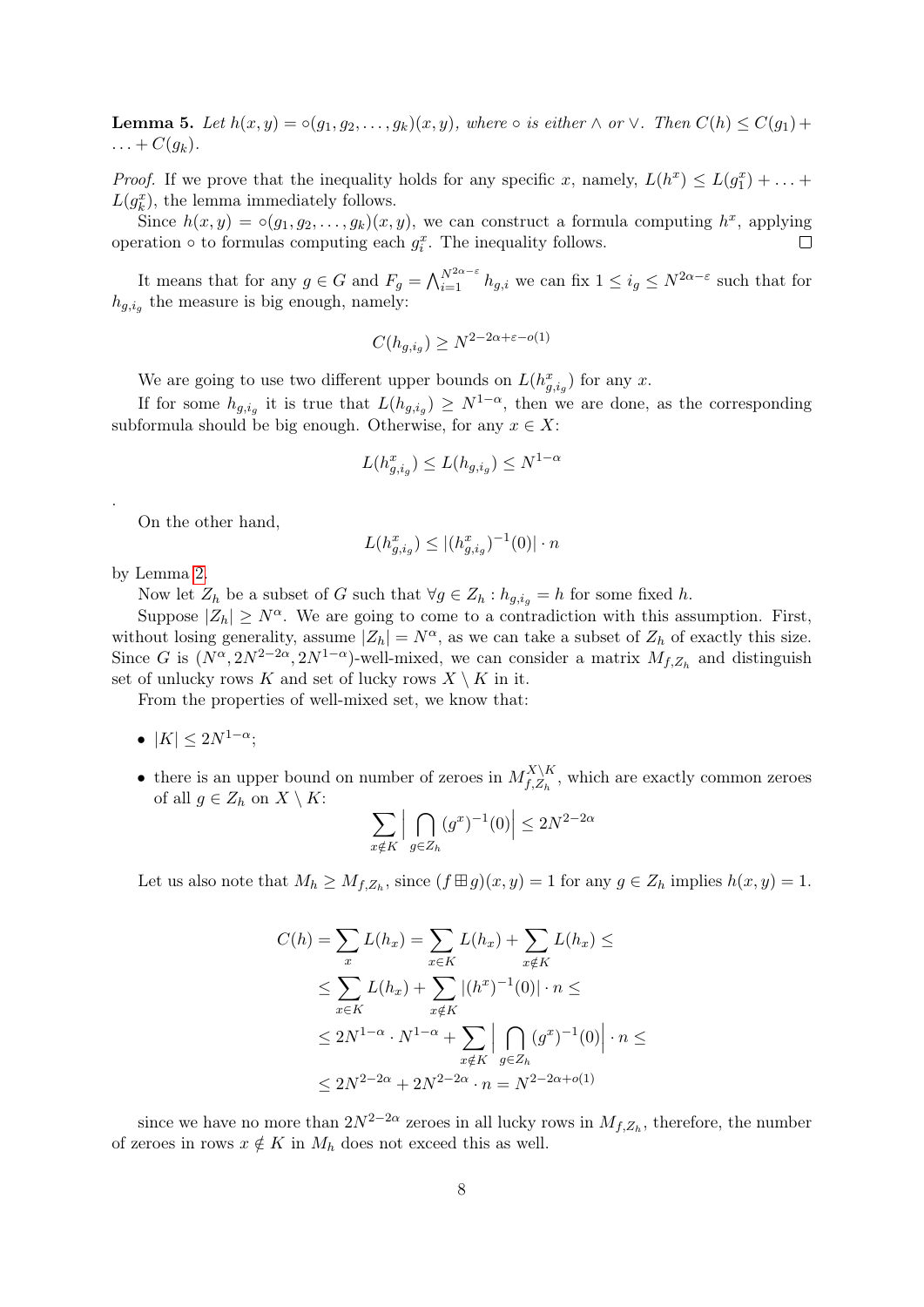We know that  $C(h) \geq N^{2-2\alpha+\varepsilon-o(1)}$  though, so this is a contradiction.

So  $|Z_h| < N^{\alpha}$ . Then number of different h's is at least  $\frac{|G|}{N^{\alpha}} \ge N^{\frac{1}{4}N^{1-\alpha}(1-o(1))}$ .

Now let  $s := \max_h L(h)$ . The number of functions with formulas of size at most s is at most  $s^{s(1+o(1))}$ , so  $s^{s(1+o(1))} \ge N^{\frac{1}{4}N^{1-\alpha}(1-o(1))}$  and  $s \log s(1+o(1)) \ge \frac{1}{4}N^{1-\alpha} \log N(1-o(1))$ . Then  $s \geq N^{1-\alpha-\varepsilon}$ , and this completes the proof.

### <span id="page-8-0"></span>4 The existence of a well-mixed set of functions

Let us restate the definition of a well-mixed set:

**Definition 10** (Well-mixed set of functions). A set of functions G from  $\{0,1\}^n \rightarrow \{0,1\}^n$  is  $(Q, D, P)$ -well-mixed for f if  $\forall Z \subset G, |Z| = Q$ , there exist a set  $K \subset \{0,1\}^n$ ,  $|K| \leq P$ , such that  $M_{f,Z}^{X\setminus K}$  has no more than D zeroes in total.

We call the set K unlucky rows, and we call the set  $X \setminus K$  lucky rows.

The goal of this section is to prove the following theorem:

<span id="page-8-2"></span>**Theorem 4.** For  $0 < \alpha \leq \frac{1}{5} - 0.01$ , let G be a family of functions  $\{0,1\}^n \to \{0,1\}^n$  of size  $N^{\frac{1}{4}N^{1-\alpha}}$ , each sampled uniformly at random. Then G is  $(N^{\alpha}, 2N^{2-2\alpha}, 2N^{1-\alpha})$ -well-mixed set with probability at least  $1 - \frac{1}{\exp(\exp(n))}$ .

Note that we sample  $G$  as a family of functions, with possible repetitions, which we use heavily in the proof. But with probability at least  $\left(1-\frac{1}{\sqrt{1-\frac{1}{\sqrt{1-\frac{1}{\sqrt{1-\frac{1}{\sqrt{1-\frac{1}{\sqrt{1-\frac{1}{\sqrt{1-\frac{1}{\sqrt{1-\frac{1}{\sqrt{1-\frac{1}{\sqrt{1-\frac{1}{\sqrt{1-\frac{1}{\sqrt{1-\frac{1}{\sqrt{1-\frac{1}{\sqrt{1-\frac{1}{\sqrt{1-\frac{1}{\sqrt{1-\frac{1}{\sqrt{1-\frac{1}{\sqrt{1-\frac{1}{\sqrt{1-\frac$  $\frac{1}{N^N - N^{\frac{1}{4}N^{1-\alpha}}}$  $\bigwedge^{N^{\frac{1}{4}N^{1-\alpha}}}$  $\geq e^{-\frac{2}{N^{3N/4}}} \geq$  $1 - \frac{2}{N^{3N/4}}$  all functions turn out to be different from each other.

The plan of the proof is as follows:

- We identify which rows are supposed to be unlucky, and there will be two kinds of those: good and bad.
- For each kind of unlucky rows, we do three steps:
	- we prove that for a fixed row the probability to be of this kind for a random family of functions is very low;
	- we amplify this probability further, calculating the probability that some number of rows fail us simultaneously;
	- we sum the error over subsets of the random family.

The first kind of unlucky rows would be a bad row.

**Definition 11.** Let Z be a family of functions  $\{0,1\}^n \rightarrow \{0,1\}^n$ , each function sampled uniformly at random. We call x a bad row for Z, if  $\dim \left( span\left( \bigcup_{g\in Z}\{g(x)\}\right) \right) \leq 2\alpha n$ , and a good row otherwise. Here the vector space is defined over  $\mathcal{F}_2$  in a natural way.

We bound the probability that a given x is bad for a random  $Z$ :

<span id="page-8-1"></span>**Lemma 6.** Let Z be a random family of functions  $\{0,1\}^n \rightarrow \{0,1\}^n$  of size Q. Then for a fixed x:

$$
\Pr_{Z} \left[ \dim \left( \text{span} \left( \bigcup_{g \in Z} \{ g(x) \} \right) \right) \leq 2\alpha n \right] \leq N^{2\alpha n} \left( \frac{1}{N^{1-2\alpha}} \right)^{Q}
$$

 $\Box$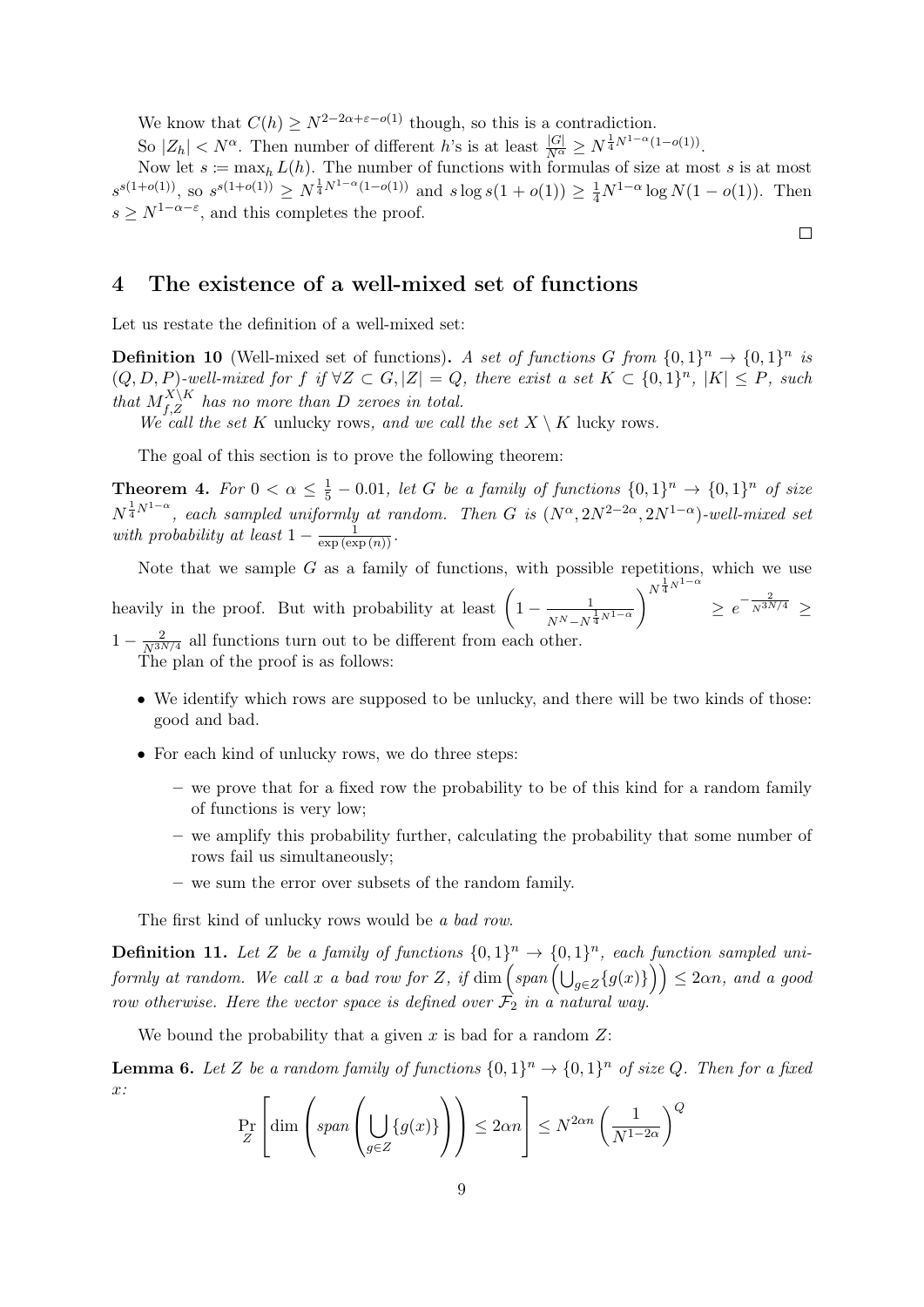*Proof.* The proof is a simple counting argument. To have a vector subspace of dimension  $2\alpha n$ , we need to pick  $2\alpha n$  generating vectors. There are  $2^{2\alpha n} = N^{2\alpha}$  vectors in such space, and for each of Q functions from Z we pick its value in point x from those possibilities, versus  $N^Q$ possibilities in general case. So we have:

$$
\Pr_Z \left[ \dim \left( \text{span} \left( \bigcup_{g \in Z} \{ g(x) \} \right) \right) \leq 2\alpha n \right] \leq
$$
\n
$$
\leq {N \choose 2\alpha n} \left( N^{2\alpha} \right)^Q N^{-Q} \leq
$$
\n
$$
\leq N^{2\alpha n} \left( \frac{1}{N^{1-2\alpha}} \right)^Q
$$

Now let us prove that with high probability, we have no more than  $N^{1-\alpha}$  bad rows for a random Z.

 $\Box$ 

 $\Box$ 

<span id="page-9-0"></span>Lemma 7. Let  $Z$  be as in Lemma [6.](#page-8-1) Then

$$
\Pr_{Z} \left[ \exists V \subset X, |V| = N^{1-\alpha} : \forall x \in V : \dim \left( \text{span} \left( \bigcup_{g \in Z} \{ g(x) \} \right) \right) \le 2\alpha n \right] \le N^{-(1-2\alpha)QN^{1-\alpha}(1-o(1))}
$$
\nif  $Q = \omega(n)$ .

*Proof.* Since each function in  $Z$  is sampled uniformly at random, for each  $x$  the event of "being" bad" is independent of others. So for random Z the probability that a fixed set of  $N^{1-\alpha}$  x's is bad can be bounded by  $\left(N^{2\alpha n}\left(\frac{1}{N^{1-2\alpha}}\right)^{Q}\right)^{N^{1-\alpha}}$ . After that we apply a union bound over all sets of  $x$ 's.

We get:

$$
N^{N^{1-\alpha}} N^{2\alpha n N^{1-\alpha}} \left(\frac{1}{N^{1-2\alpha}}\right)^{QN^{1-\alpha}} = \left(\frac{N^{2\alpha n+1}}{N^{(1-2\alpha)Q}}\right)^{N^{1-\alpha}} =
$$
  
=  $N^{-(1-2\alpha)Q(1-\frac{2\alpha n+1}{(1-2\alpha)Q})N^{1-\alpha}} \le$   
 $\le N^{-(1-2\alpha)QN^{1-\alpha}(1-o(1))}$ 

for  $Q = \omega(n)$ .

At last, we apply union bound over all choices of Z from G.

<span id="page-9-1"></span>**Lemma 8.** Let  $G$  be as in Theorem [4.](#page-8-2) Then:

$$
\Pr_G\left[\exists Z \subset G, |Z| = Q, \exists V \subset X, |V| = N^{1-\alpha} \colon \forall x \in V : x \text{ is bad for } Z\right] \le N^{-\frac{Q}{4}N^{1-\alpha}(1-o(1))}
$$

*Proof.* For any specific  $Z \subset G$  we can apply Lemma [7,](#page-9-0) as each function in G is sampled uniformly at random. We sum the error over all possible choices of Z and get:

$$
|G|^Q N^{-(1-2\alpha)QN^{1-\alpha}(1-o(1))} = \left(\frac{N^{\frac{1}{4}N^{1-\alpha}}}{N^{(1-2\alpha)N^{1-\alpha}(1-o(1))}}\right)^Q \le N^{-\frac{Q}{4}N^{1-\alpha}(1-o(1))}
$$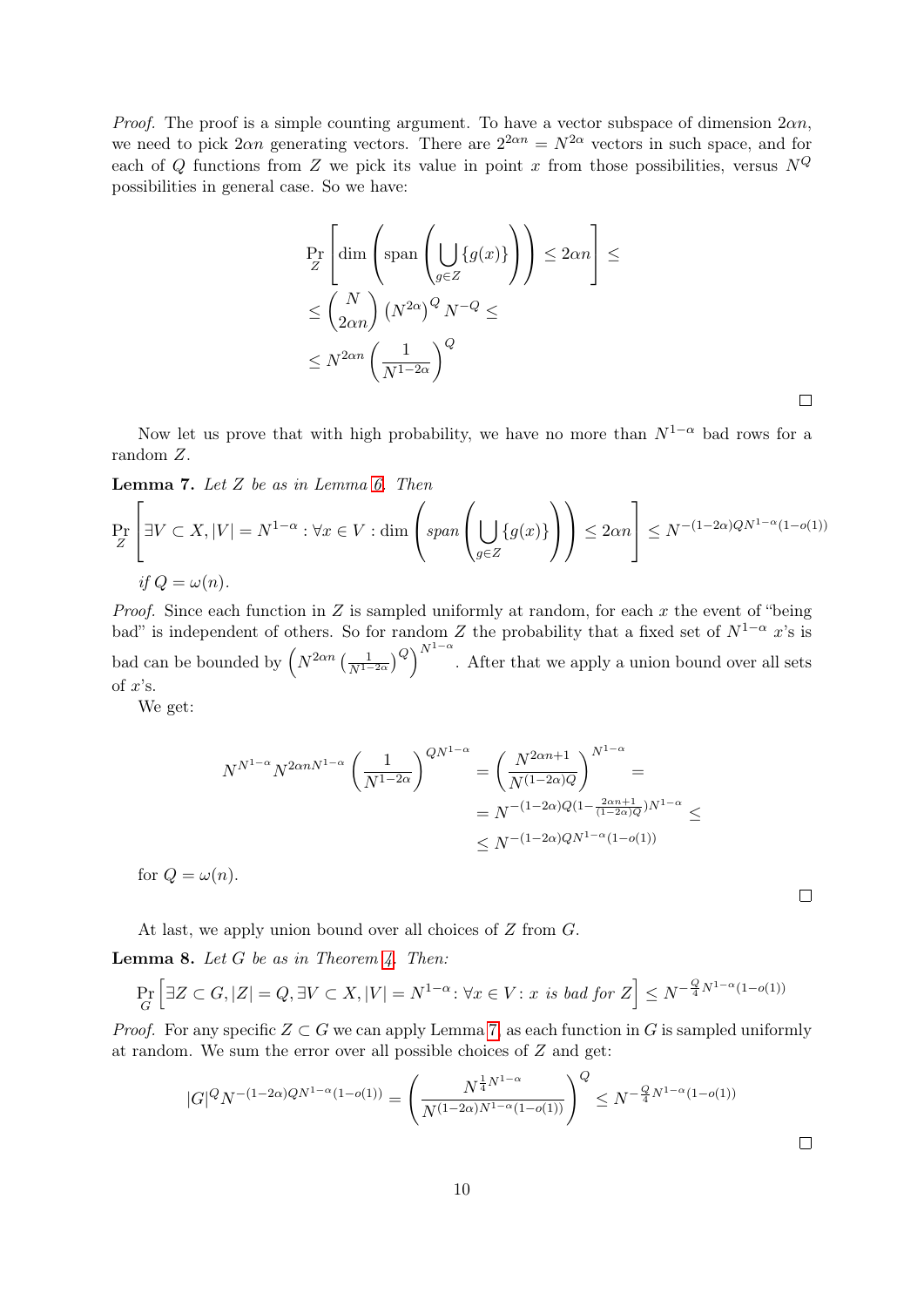Hence, for every  $Z \subset G$  there are no more than  $N^{1-\alpha}$  bad rows with high probability.

We consider bad rows unlucky. After we take those out of consideration, we prove that almost all good rows are lucky.

To do that, first we consider a technical Lemma:

<span id="page-10-0"></span>**Lemma 9.** Let f be a function  $\{0,1\}^n \rightarrow \{0,1\}$ , chosen uniformly randomly, S be any set of functions from  $\{0,1\}^n \to \{0,1\}^n$  such that for a fixed x values  $g(x)$  for all  $g \in S$  are linearly independent,  $2 \leq |S| < \frac{n}{2}$  $\frac{n}{2}$ . Then:

$$
\Pr_f \left[ M_{f,S}[x] \ has \ 2N2^{-|S|} \ zeros \right] \leq 2^{(n+1)|S|-2^{n-2|S|-2}}
$$

This is a corollary from the following statement by Kaave Hosseini (from personal communication):

<span id="page-10-1"></span>**Lemma 10.** Let  $B \subset \{0,1\}^n$  be a random set, where each point lies with probability  $\frac{1}{2}$ ,  $L =$  $x_1, \ldots, x_k$  be linearly independent vectors,  $k \geq 2$ . Then:

$$
\Pr_{B} \left[ |(B+x_1) \cap \ldots \cap (B+x_k)| \ge 2^{n-k+1} \right] \le 2^{(n+1)k - 2^{n-2k-2}}
$$

First we show how Lemma [9](#page-10-0) follows from Lemma [10.](#page-10-1)

*Proof of [9](#page-10-0) from [10:](#page-10-1)* The value of  $M_{f,S}[x, y]$  is zero iff  $\forall g \in S : f(g(x) \oplus y) = 0$ . Plugging  $B := f^{-1}(0), k := |S|, L := \{g(x)\}_{g \in S}$  in [10,](#page-10-1) we get [9,](#page-10-0) since zeroes of  $f(g(x) \oplus y)$  are shifted by vector  $g(x)$  in comparison with zeroes of f.

Now we prove Lemma [10.](#page-10-1)

*Proof.* To upper bound  $|(B + x_1) \cap ... \cap (B + x_k)|$ , let us consider the following sum:

$$
A := \sum_{y \in \{0,1\}^n} \chi(y + x_1) \chi(y + x_2) \dots \chi(y + x_k)
$$

where  $\chi$  is a characteristic function of a set B. This sum equals  $|(B + x_1) \cap ... \cap (B + x_k)|$ exactly.

Let us now extend set  $L = \{x_1, \ldots, x_k\}$  to a basis and split  $\{0, 1\}^n$  onto  $2^k$  parts, depending on whether a vector contains  $x_i$  in its decomposition onto basis vectors or not. Each part contains  $2^{n-k}$  different points. Let us consider one of those parts, without losing generality we pick:

 $P = \{y \mid y \text{ does not contain any of } x_i \text{ in decomposition}\}\$ 

In the sum  $A_P \coloneqq \sum$  $y \in F$  $\chi(y+x_1)\dots\chi(y+x_k)$  every point in  $\{0,1\}^n$  occurs as an argument of  $\chi$  no more than once, so all summands and all multipliers in them are independent.

If we interpret every summand as a Bernoulli variable which equals 1 with probability  $\frac{1}{2^k}$ , we can apply Chernoff bounds.

The exact form that we use here is the following:

**Theorem 5** (Chernoff bounds, multiplicative form). For independent random  $X_1, \ldots, X_n$  from  $\{0,1\}$  and  $0 \leq \delta \leq 1$ :

$$
\Pr\left[\sum_{i} X_i \ge (1+\delta)\mu\right] \le e^{-\frac{\delta^2\mu}{3}}
$$

where  $\mu$  is the expected value of  $\sum_i X_i$ .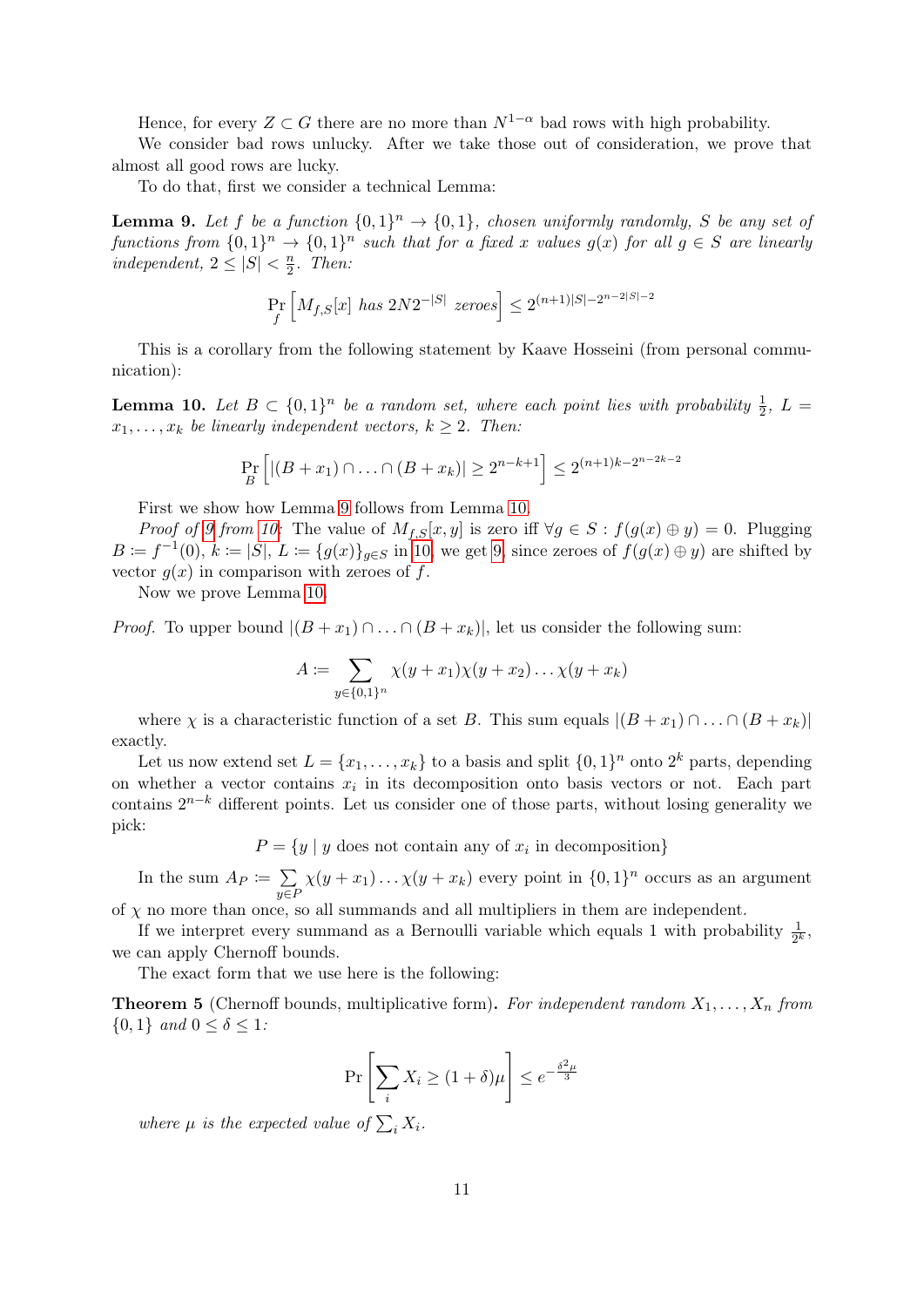Here the expected value of  $A_P$  equals  $2^{n-2k}$ .

$$
\Pr_{B} \left[ A_P > (1+\delta)2^{n-2k} \right] < e^{(-\delta^2)2^{n-2k-2}}
$$

This holds regardless of the choice of a part P. We apply union bound and sum the error over all possible parts:

$$
\Pr_{B}\left[A > (1+\delta)2^{n-k}\right] \le \Pr_{B}\left[\exists P \colon A_P > (1+\delta)2^{n-2k}\right] < 2^k \cdot e^{(-\delta^2)2^{n-2k-2}}
$$

At last, we apply union bound over all possible choices of L:

$$
\Pr_{B} \left[ \exists L \colon A > (1+\delta)2^{n-k} \right] < 2^{nk} \cdot 2^k \cdot e^{(-\delta^2)2^{n-2k-2}}
$$

We pick  $\delta \coloneqq 1$  and get:

$$
\Pr_{B}\left[A>2^{n-k+1}\right] < 2^{(n+1)k-2^{n-2k-2}}
$$

This finishes the proof of the Lemma.

We use the Lemma to bound the number of zeroes in good rows.

**Lemma 11.** Let  $x$  be a good row for a family of functions  $Z$ . Then:

$$
\Pr_f \left[ M_{f,Z}[x] \text{ has } 2N^{1-2\alpha} \text{ zeroes} \right] \le 2^{-N^{\alpha+0.05}(1-o(1))}
$$

*Proof.* Since x is good for Z, we can find a subset  $S \subset Z$  such that  $|S| = 2\alpha n$  and  $\{g(x)\}_{g \in S}$  are linearly independent. By Lemma [9](#page-10-0) and the fact that  $n - 2 \cdot 2\alpha n \geq (\alpha + 0.05)n$ , we immediately have an upper bound on number of zeroes in a row x:

$$
\Pr_f\left[M_{f,Z}[x]\right] \text{ has } 2N^{1-2\alpha} \text{ zeroes}\right] \le
$$
\n
$$
\le \Pr_f\left[M_{f,S}[x]\right] \text{ has } 2N^{1-2\alpha} \text{ zeroes}\right] \le
$$
\n
$$
\le 2^{(n+1)2\alpha n - 2^{(\alpha+0.05)n - 2}} =
$$
\n
$$
= 2^{-N^{\alpha+0.05}(1-o(1))}
$$

**Lemma 12.** Let Z be a random family of functions from  $\{0,1\}^n \rightarrow \{0,1\}^n$ . Then:

$$
\Pr_{f,Z} \left[ \exists V, V \text{ is a set of good rows for } Z, |V| = N^{1-\alpha} : \forall x \in V : M_{f,Z}[x] \text{ has } 2N^{1-2\alpha} \text{ zeroes} \right] \le
$$
\n
$$
\le 2^{-N^{1.05}(1-o(1))}
$$

 $\Box$ 

 $\Box$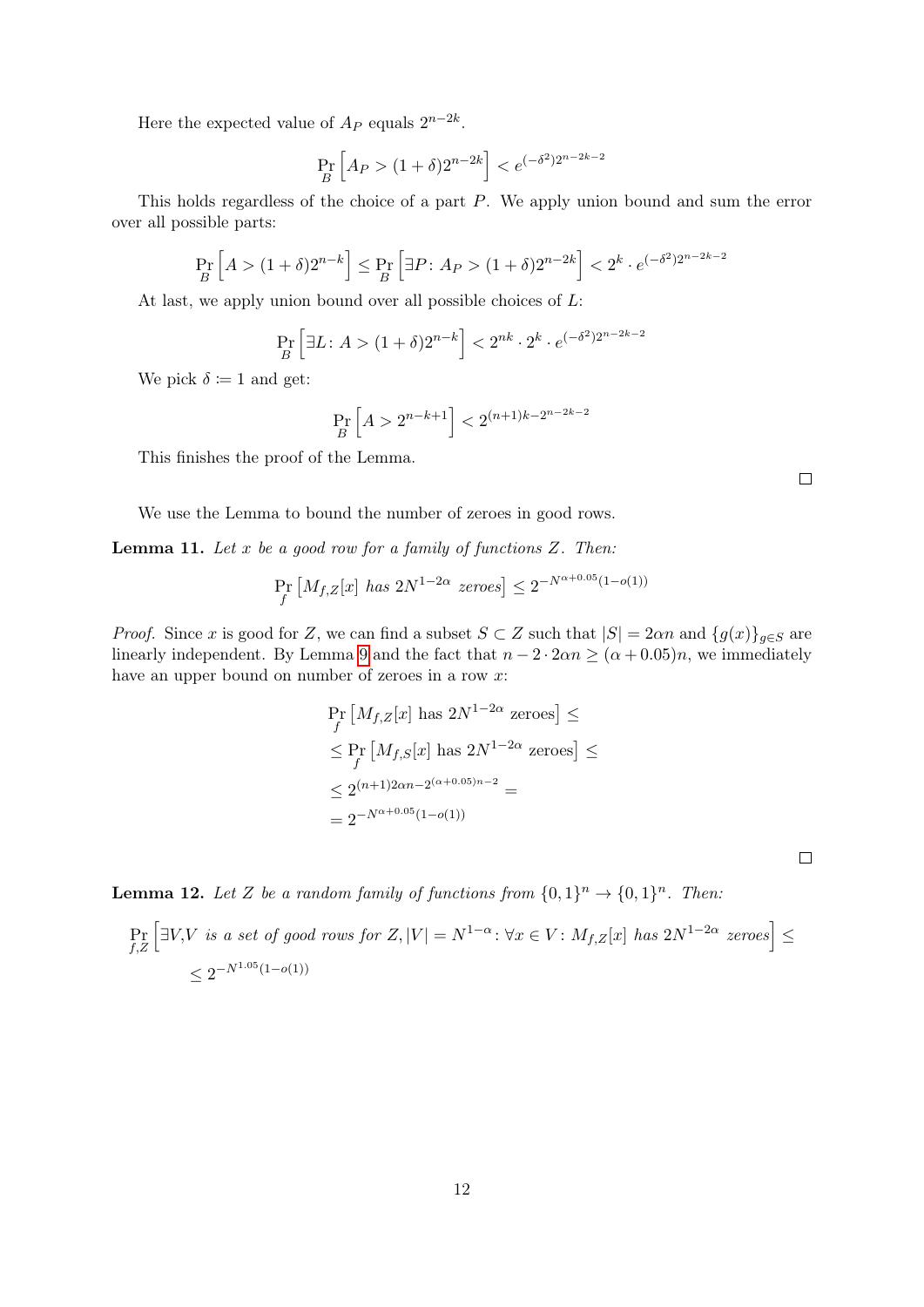*Proof.* Again, as  $Z$  is picked uniformly at random, the events regarding every  $x$  are independent for a fixed  $V$ . Now let us sum the error over all choices of  $V$ :

$$
\Pr_{f,Z} \left[ \exists V, V \text{ is a set of good rows for } Z, |V| = N^{1-\alpha} : \forall x \in V : M_{f,Z}[x] \text{ has } 2N^{1-2\alpha} \text{ zeroes} \right] \le
$$
\n
$$
\le \binom{N}{N^{1-\alpha}} \left( 2^{-N^{\alpha+0.05}(1-o(1))} \right)^{N^{1-\alpha}} \le
$$
\n
$$
\le \binom{N}{N^{1-\alpha}} 2^{-N^{1.05}(1-o(1))} \le
$$
\n
$$
\le 2^{N^{1-\alpha} \cdot \log N} \cdot 2^{-(1-o(1))N^{1.05}} \le
$$
\n
$$
\le 2^{-(1-o(1))N^{1.05}}
$$

 $\Box$ 

Now, we are ready to sum over all possible choices of  $Z$  in a random  $G$ .

<span id="page-12-0"></span>**Lemma 13.** Let  $G$  be as in Theorem [4.](#page-8-2) Then:

$$
\Pr_f \left[ \exists Z \subset G, |Z| = Q, \exists V, V \text{ is a set of good rows for } Z, |V| = N^{1-\alpha}:
$$
  

$$
\forall x \in V: M_{f,Z}[x] \text{ has } 2N^{1-2\alpha} \text{ zeroes} \right] \le N^{Q_{\frac{1}{4}}^{1}N^{1-\alpha}} 2^{-(1-o(1))N^{1.05}}
$$

*Proof.* This is a union bound over all choices of a subset Z of size Q from set G of size  $N^{\frac{1}{4}N^{1-\alpha}}$ .  $\Box$ 

Now we are ready to prove Theorem [4.](#page-8-2)

Let us take a family G of functions from  $\{0,1\}^n \to \{0,1\}^n$  of size  $N^{\frac{1}{4}N^{1-\alpha}}$ , where each function is sampled uniformly at random. With probability  $1-\frac{1}{\exp(\exp(n))}$  all functions turn out to be different from each other.

Let us take any  $Z \subset G$  of size  $N^{\alpha}$ . We plug  $Q := N^{\alpha}$  into Lemma [8](#page-9-1) and get that with probability at least  $1 - N^{-N^{1-\alpha}}$  we have no more than  $N^{1-\alpha}$  bad rows for our Z.

Plugging this parameter in Lemma [13,](#page-12-0) we get that with probability  $1 - N^{\frac{1}{4}N} 2^{-N^{1.05}(1 - o(1))}$  $1 - 2^{-\bar{N}^{\bar{1} \cdot 05} (1 - o(1))}$  no more than  $N^{1-\alpha}$  good rows have  $2N^{\bar{1}-2\alpha}$  zeroes in them.

So, with very high probability, all properties hold. We say that both bad rows and good rows with at least  $2N^{1-2\alpha}$  zeroes are our unlucky rows, and this is a set K from Theorem [4.](#page-8-2)

Now, as every lucky row has at most  $2N^{1-2\alpha}$  zeroes, and there are no more than N lucky rows, there are no more than  $2N^{2-2\alpha}$  zeroes in all lucky rows, which gives us the statement of Theorem [4.](#page-8-2)

### 5 Notes and open questions

Note that our result works for  $\alpha$  that is separated from  $\frac{1}{5}$  by some constant. With more accurate analysis in Section [4](#page-8-0) it might be possible to push  $\alpha$  up. So the first natural question is: can we prove variant of the main theorem for  $\alpha < \frac{1}{2}$ ?

The second question concerns the balance of the parameters. In our current result, one can say that we are trading one arbitrary layer for two AND layers. Can this trade-off be made more favorable?

But the main question that arises from our work is whether this method could be adapted to work without restrictions on top gates of the formula, or with weaker restrictions. The first natural extension would be to to prove a lower bound for  $AC_0$  formula on top of arbitrary De Morgan formulas.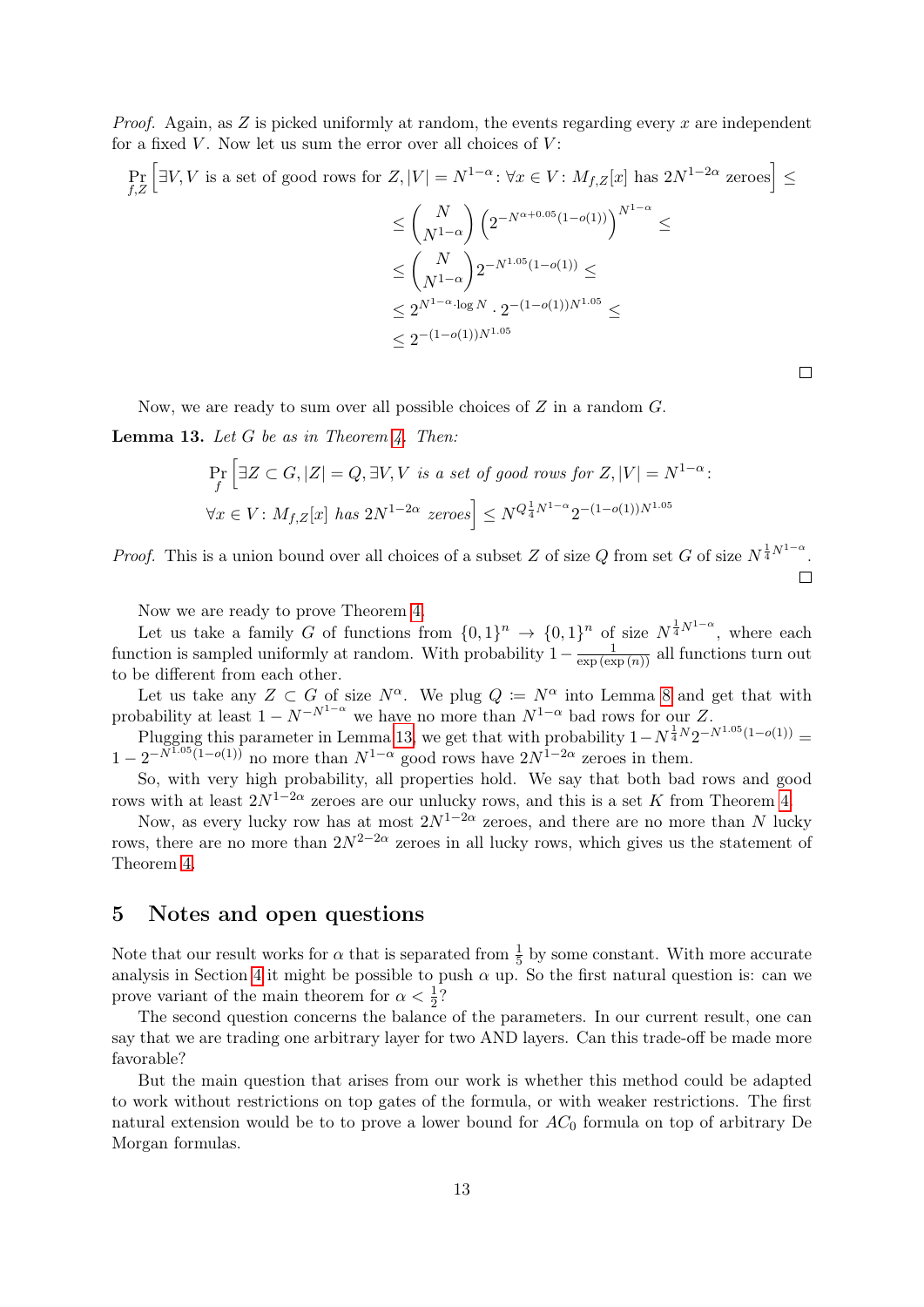**Conjecture 3.** For any positive integer d, there exists  $\alpha > 0$  and  $c > 1$  such that modified Andreev's function is not computable by an  $AC_0$  formula of depth d and size  $n^{c\alpha}$  on top of  $(3 - \alpha)$  log n-depth De Morgan formulas.

### 6 Acknowledgements

The authors would like to thank Kaave Hosseini for his invaluable insights on Lemma [10,](#page-10-1) Alexander Kulikov, Alexander Smal and Artur Riazanov for fruitful discussions and comments on the draft.

### 7 Another important statement

The contents of this section had to be modified for the reasons of safety of the authors, compared to the original version, as the recently adopted Russian laws effectively establish censorship.

Nevertheless, we are deeply upset about the events currently happening in Ukraine and wish for peace more than anything.

# References

- [And87] Alexander E. Andreev. On a method for obtaining more than quadratic effective lower bounds for the complexity of  $\pi$ -schemes. Moscow University Mathematics Bulletin, 42(1):24–29, 1987.
- <span id="page-13-3"></span>[DM16] Irit Dinur and Or Meir. Toward the KRW composition conjecture: Cubic formula lower bounds via communication complexity. In Ran Raz, editor, 31st Conference on Computational Complexity, CCC 2016, May 29 to June 1, 2016, Tokyo, Japan, volume 50 of LIPIcs, pages 3:1–3:51. Schloss Dagstuhl - Leibniz-Zentrum für Informatik, 2016.
- <span id="page-13-4"></span>[dRMN+20] Susanna F. de Rezende, Or Meir, Jakob Nordström, Toniann Pitassi, and Robert Robere. KRW composition theorems via lifting. In Sandy Irani, editor, 61st IEEE Annual Symposium on Foundations of Computer Science, FOCS 2020, Durham, NC, USA, November 16-19, 2020, pages 43–49. IEEE, 2020.
- <span id="page-13-0"></span>[EIRS01] Jeff Edmonds, Russell Impagliazzo, Steven Rudich, and Jirí Sgall. Communication complexity towards lower bounds on circuit depth. Comput. Complex., 10(3):210– 246, 2001.
- <span id="page-13-2"></span>[GMWW17] Dmitry Gavinsky, Or Meir, Omri Weinstein, and Avi Wigderson. Toward better formula lower bounds: The composition of a function and a universal relation. SIAM J. Comput., 46(1):114–131, 2017.
- [Hås98] Johan Håstad. The shrinkage exponent of de morgan formulas is 2. SIAM J. Comput., 27(1):48–64, 1998.
- <span id="page-13-1"></span>[HW90] Johan Håstad and Avi Wigderson. Composition of the universal relation. In Advances In Computational Complexity Theory, Proceedings of a DIMACS Workshop, New Jersey, USA, December 3-7, 1990, pages 119–134, 1990.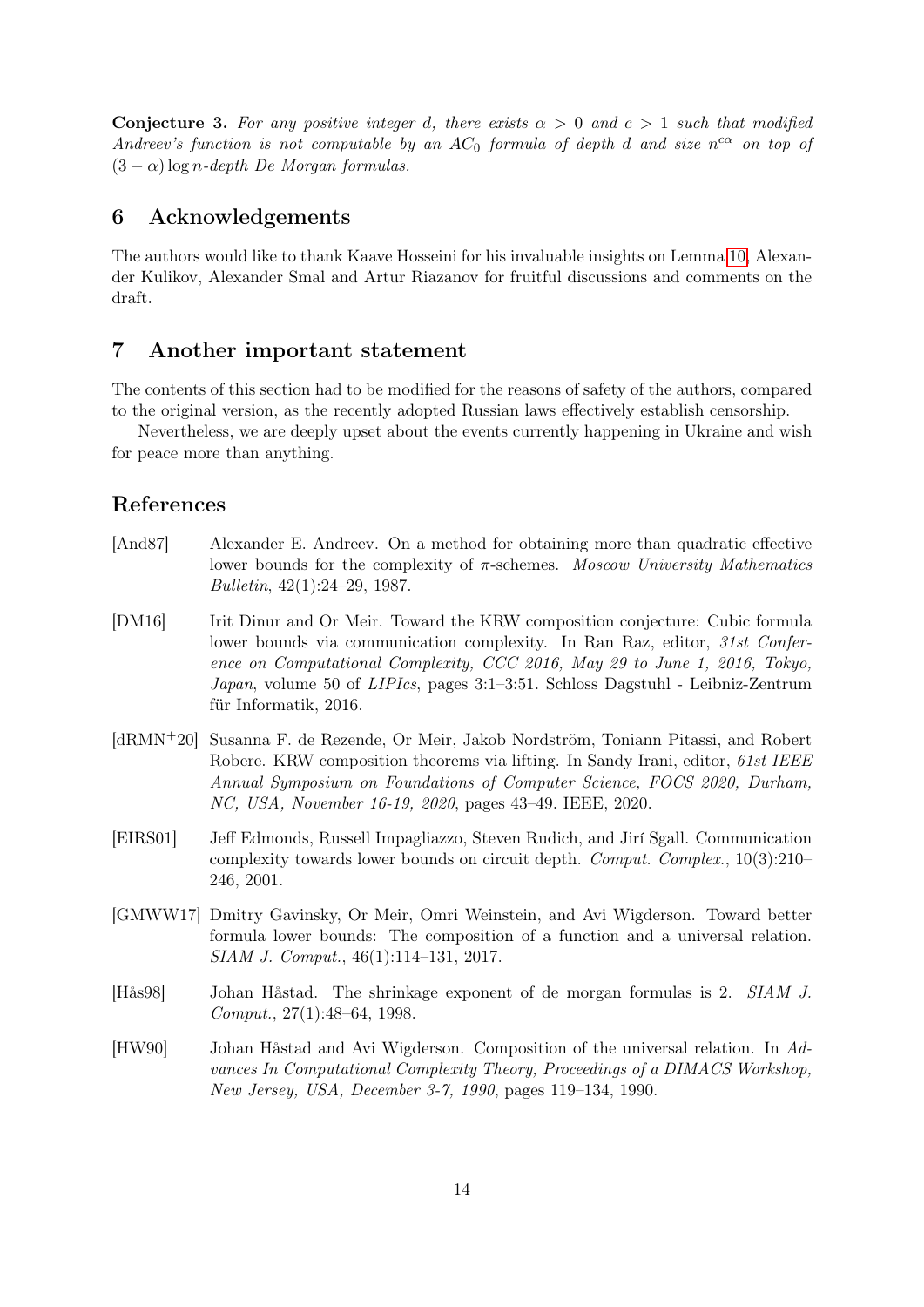- <span id="page-14-4"></span>[IMZ12] Russell Impagliazzo, Raghu Meka, and David Zuckerman. Pseudorandomness from shrinkage. In 2012 IEEE 53rd Annual Symposium on Foundations of Computer Science, pages 111–119. IEEE, 2012.
- [IN93] Russell Impagliazzo and Noam Nisan. The effect of random restrictions on formula size. Random Struct. Algorithms, 4:121–134, 1993.
- [Khr71] Valeriy Mihailovich Khrapchenko. Complexity of the realization of a linear function in the class of II-circuits. Mathematical Notes of the Academy of Sciences of the USSR, 9(1):21–23, 1971.
- <span id="page-14-0"></span>[KM18] Sajin Koroth and Or Meir. Improved composition theorems for functions and relations. In Eric Blais, Klaus Jansen, José D. P. Rolim, and David Steurer, editors, Approximation, Randomization, and Combinatorial Optimization. Algorithms and Techniques, APPROX/RANDOM 2018, August 20-22, 2018 - Princeton, NJ, USA, volume 116 of LIPIcs, pages 48:1–48:18. Schloss Dagstuhl - Leibniz-Zentrum für Informatik, 2018.
- [KRW95] Mauricio Karchmer, Ran Raz, and Avi Wigderson. Super-logarithmic depth lower bounds via the direct sum in communication complexity. Computational Complexity,  $5(3/4)$ :191–204, 1995.
- <span id="page-14-1"></span>[KW88] Mauricio Karchmer and Avi Wigderson. Monotone circuits for connectivity require super-logarithmic depth. In Proceedings of the 20th Annual ACM Symposium on Theory of Computing, May 2-4, 1988, Chicago, Illinois, USA, pages 539–550, 1988.
- <span id="page-14-2"></span>[MS21] Ivan Mihajlin and Alexander Smal. Toward better depth lower bounds: The XOR-KRW conjecture. In Valentine Kabanets, editor, 36th Computational Complexity Conference, CCC 2021, July 20-23, 2021, Toronto, Ontario, Canada (Virtual Conference), volume 200 of LIPIcs, pages 38:1–38:24. Schloss Dagstuhl - Leibniz-Zentrum für Informatik, 2021.
- [PZ91] Michael S. Paterson and Uri Zwick. Shrinkage of de morgan formulae under restriction. In Proceedings of the 32nd Annual Symposium on Foundations of Computer Science, SFCS '91, page 324–333, USA, 1991. IEEE Computer Society.
- <span id="page-14-3"></span>[RS42] J. Riordan and C. Shannon. The number of two-terminal series-parallel networks. J Math Phys, 21, 01 1942.
- [Sub61] Bella Abramovna Subbotovskaya. Realization of linear functions by formulas using  $\wedge$ ,  $\vee$ ,  $\neg$ . In *Doklady Akademii Nauk*, volume 136-3, pages 553–555. Russian Academy of Sciences, 1961.
- [Tal14] Avishay Tal. Shrinkage of de morgan formulae by spectral techniques. Proceedings - Annual IEEE Symposium on Foundations of Computer Science, FOCS, pages 551–560, 12 2014.

# A Appendix

#### <span id="page-14-5"></span>A.1 Notes on Shrinkage Lemma

As the formulation of Lemma [4](#page-5-0) is proven in [\[IMZ12\]](#page-14-4) somewhat implicitly, we give some notes on that. The following notation is consistent with [\[IMZ12\]](#page-14-4).